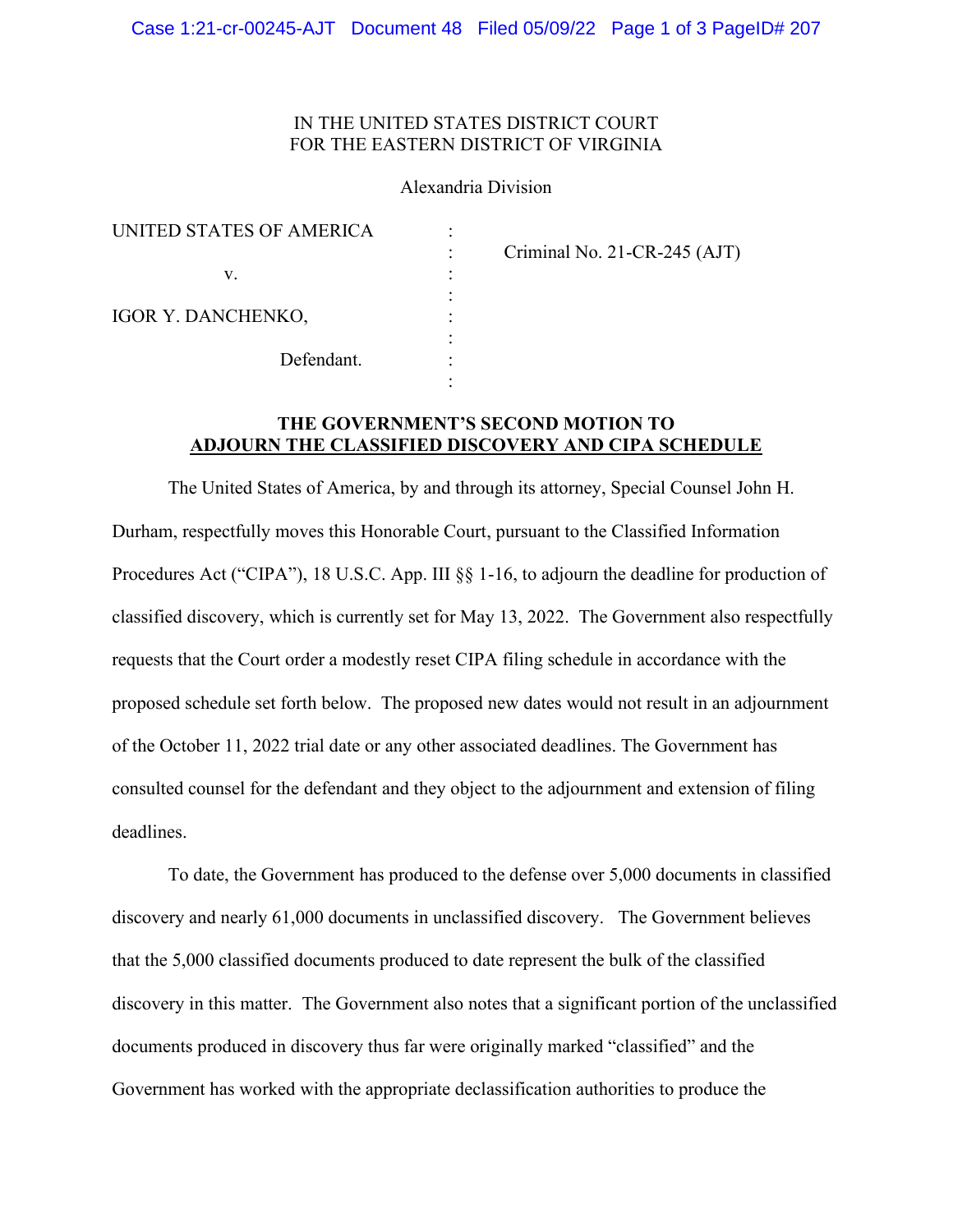## Case 1:21-cr-00245-AJT Document 48 Filed 05/09/22 Page 2 of 3 PageID# 208

documents in an unclassified format. However, recent world events continue to contribute to delays in the processing and production of classified discovery. In particular, some of the officials preparing and reviewing the documents at the FBI and intelligence agencies continue to be heavily engaged in matters related to overseas activities. Nevertheless, the Government is continuing to press the relevant authorities to produce documents in classified discovery as quickly as possible and on a rolling basis, and no later than the proposed deadline set forth below. The government notes that the proposed schedule below would push the previous CIPA 5(a) deadlines by one-week (July 19, 2022 to July 26, 2022).

For the Court's consideration, the government proposes the following new pretrial deadlines:

| Government's Section 4 filing:             | June 7, 2022  |
|--------------------------------------------|---------------|
| Deadline to produce classified discovery:  | June 13, 2022 |
| <i>Ex parte</i> Section 4 hearing:         | June 15, 2022 |
| Defendant's Section $5(a)$ written notice: | June 29, 2022 |